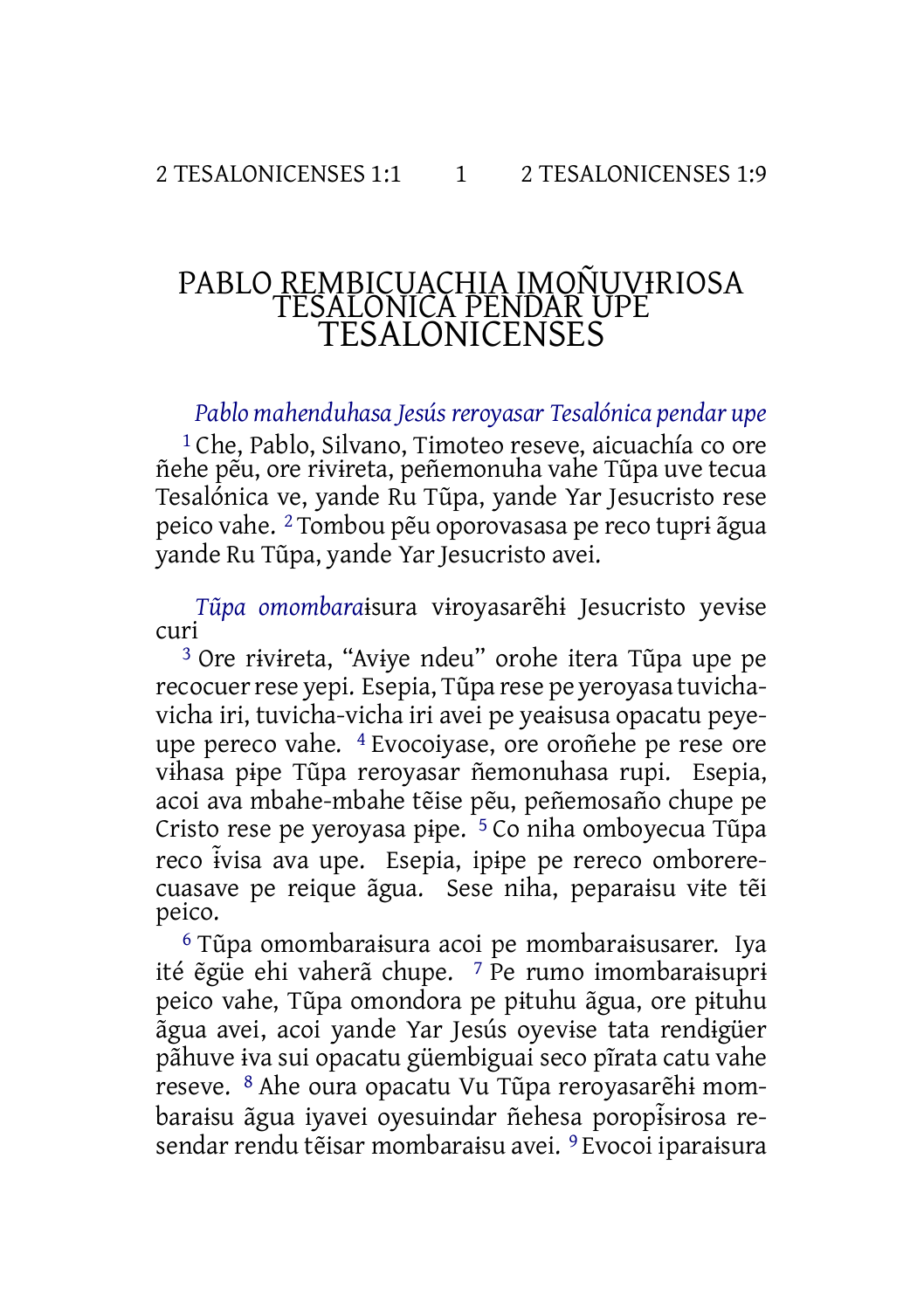yuvɨreco, imocañɨprɨ yuvɨrecoira apɨrẽhɨ. Iyavei imboyepepɨsara amombrɨ yande Yar reco pĩratasa porañetesa sui. 10 Acoi ouse ahe arɨ pɨpe, yande Yar imboeteiprɨra opacatu seroyasar pãhuve; ipãhuve pe peicora. Esepia, peroya ité oromombehu vahe pẽu.

11 Co rese oroyeroquɨ pe rese yepi: oroporandu yande Ru Tũpa upe tape rereco tuprɨ güemienoi pe recosa pɨpe. Iyavei oroyeroquɨ chupe, tomboavɨye güeco pĩratasa pɨpe opacatu ñepei-pei mbahe avɨye vahe peyapo pota vahe iyavei opacatu mbahe pe rembiapo avɨye vahe sese pe yeroyasa pɨpe. 12 Evocoiyase yande Yar Jesucristo rer imboeteiprɨra pe recocuer pɨpe sui; iyavei pe imboeteiprɨra peico yande Yarrese peico vahe yande Ru Tũpa, yande Yar Jesucristo pe raɨsusave.

### $\overline{\mathcal{L}}$

*Yande Yar Jesús yev*ɨsa resendar mombehu tuprɨsa

1 Iyavei, ore rɨvɨreta, ore oromombehu potami pẽu opacatu acoi yande Yar Jesucristo yevɨsa resendar yande monuha vaherã oyese. 2 Peicua catu, tapepɨhañemoñeta rerova eme iyavei peyembosɨquɨyei rene que ava "che añehe Espíritu pɨpe" ehi vahe sui, que icuachiaprɨ sui, que ñehesa pesendu vahe sui inungar-ra ore ñehesa ité viña "oyepota arɨ Jesús yevɨsa" ehi tẽi vahe yuvɨreco pẽu. 3 Peicua catu peyembopa ucai rene ñepei yepe ava upe. Esepia, yɨpɨndar arɨ Jesucristo yu ãgua renonde, yugüerura mbahe-mbahe tẽi aposar. Ahe Tũpa amotarẽhɨsar yuvɨrecoi vahe. Ahese oyemboyecuara ava yangaipa guasu vahe. Ahe ocañɨ tẽi vaherã. 4 Oyemboɨvate aira opacatu Tũpa rer rerecosar amotarẽhɨsave iyavei ndoipotai chira ambuae mboetei. Oique aveira, oguapɨ Tũpa rẽta pɨpe inungar-ra Tũpa ité viña. "Supi eté che Tũpa aico" ehi tuprɨ tẽira oĩ.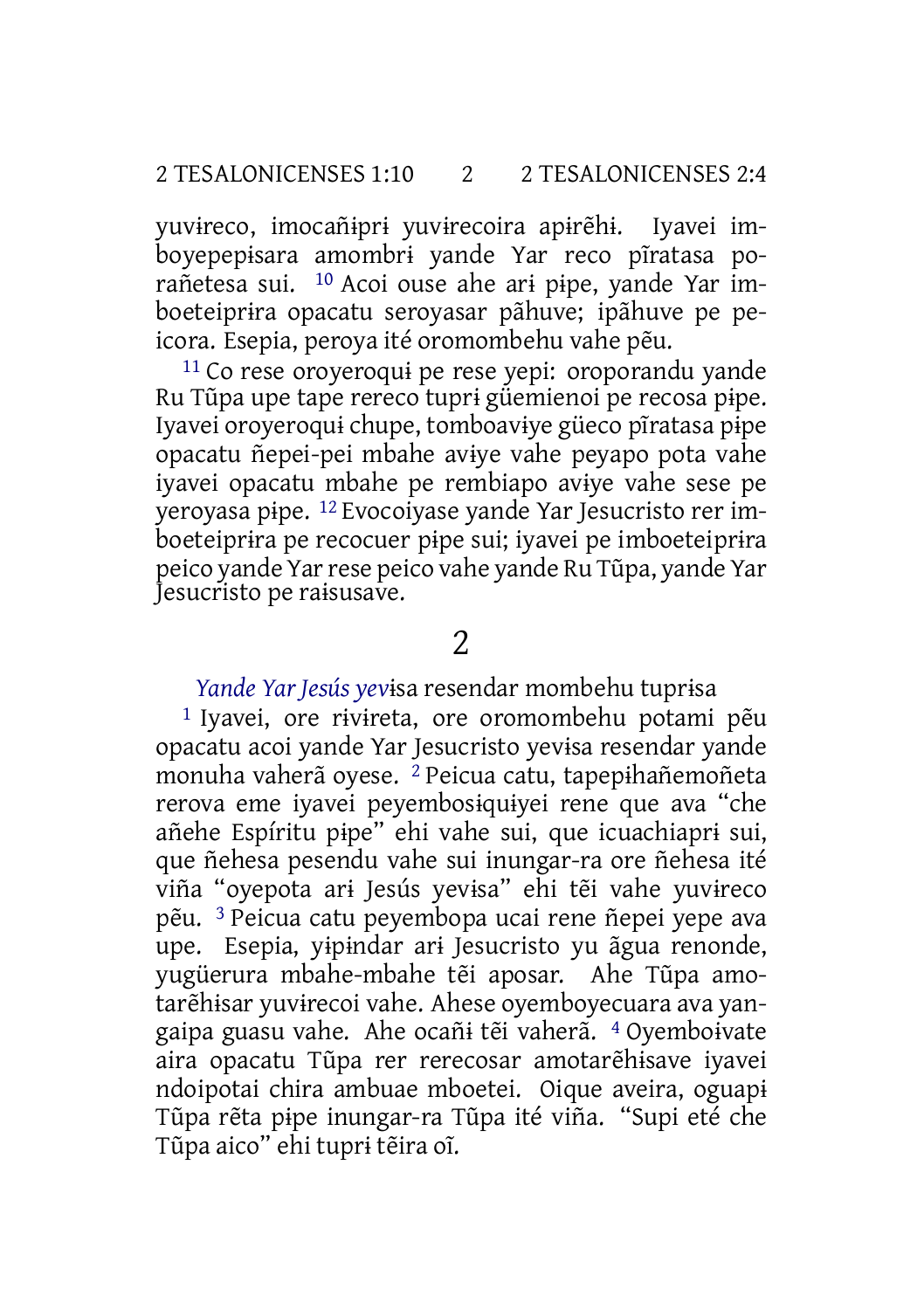5 ¿Ndapemahenduhai vo acoi che ñehengagüer rese pe pãhuve aico vɨtese cuese? 6 Co imombɨtasar peicua  $\tilde{c}$ uritei. Ihari oyepotase voi, oyemboyecuara.  $\tilde{c}$  Co porocuaita amotarẽhɨsar ndoyemboyecua vɨtei vahe rembiapo oime cũritei. Co güeraño ipane imombitasar renose ãgua ipãhu sui, 8 ahese voi oyemboyecuara acoi ava yangaipa guasu vahe. Yande Yar Jesús rumo oyucara oñehe pɨpe, omocañɨ itera güendɨgüer pĩratasa pɨpe oyevɨse curi. <sup>9</sup> Yucasa renonde rumo, acoi ava yangaipa guasu vahe oura Caruguar pĩratasa pɨpe; güerura güeco pĩratasa tuvicha vahe; omboyecua angahura poromondɨisa. 10Oyapo angahura opacatu mbahe tẽi oporombopa ãgua oico ava ocañɨ tẽi vaherã upe. Esepia, evocoi ava ndosendu potai porombohesa supi eté vahe oñepɨsɨro ãgua yuvɨreco. 11 Sese Tũpa oseyara co porombopasa reroya ãgua yuvɨreco 12 'ipɨpe tocañɨ tẽi co ava, opacatu mbahe supi eté vahe reroyaẽhɨsar, acoi oyembovɨha catu vahe mbahembahe tẽi rese yuvɨreco' oya.

## *Iporavopr*ɨ ipɨs̃ɨropɨrã

13 Ore rumo, "Avɨye ndeu" orohera Tũpa upe pe recocuer rese yepi, ore rɨvɨreta, yande Yar rembiaɨsu peico vahe. Esepia, Tũpa niha pe poravo yɨpɨsuive pe pɨs̃ɨro ãgua pe reco maranehɨ ãgua rese Espíritu pɨpe iyavei porombohesa supi eté vahe reroya ãgua. 14 Sese niha, Tũpa oñehe yandeu yande pɨha pɨpe co ñehesa pɨs̃ɨrosa resendar pɨpe, ore oromombehu vahe pẽu 'tovɨreco che Rahɨr Jesucristo reco porañetesa' oya.

15 Sese ore rɨvɨreta, peyemovɨracua iyavei peresarai eme acoi oromombehu vahecuer iyavei oroicuachía vahe acoi pẽu. 16 Yande Yar Jesucristo teieté, yande Ru Tũpa avei, yande raɨsusa yande rovasasa pɨpe ombou vahe vɨhasa apɨrẽhɨ vahe yandeu iyavei yande reco tuprɨ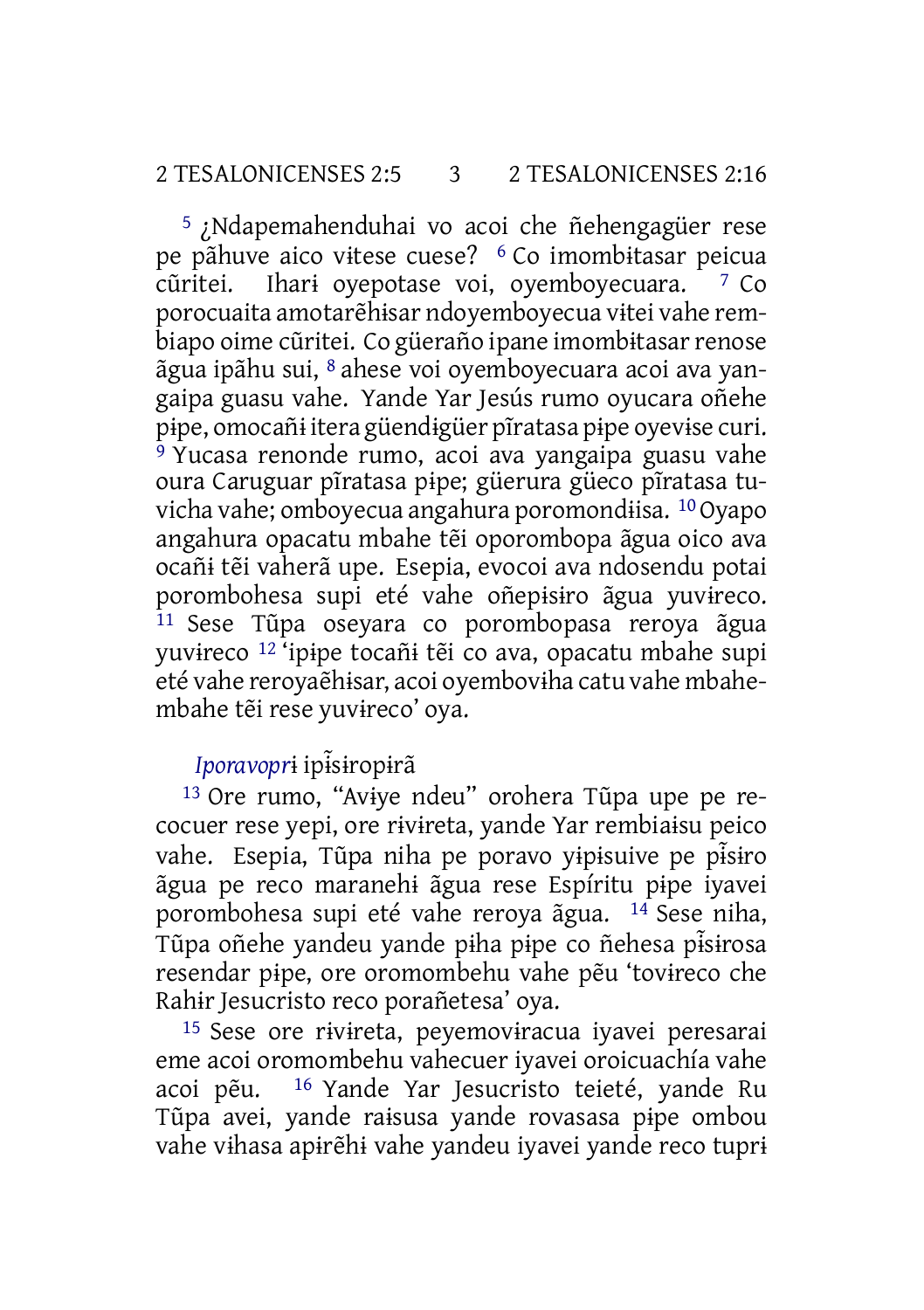rãro ãgua, 17 ahe tape monguerẽhɨ, tape movɨracua avei opacatu ñehesa avɨye vahe rese, opacatu mbahe pe rembiapo avɨye vaherã rese avei.

## 3

*Pablo oporandu Jesucristo reroyasar yeroqu*ɨsa rese oyeupenara

1 Ore rɨvɨreta, co mbahe ipa vahe amombehu pota pẽu: peyeroquɨ ore rese. Evocoiyase toyepota pɨhaivi yande Yar ñehengagüer opacatu rupi; tipɨsɨsa tuprɨ imboeteisa pɨpe inungar oyepota pe pãhuve. 2 Peyerure avei ore repɨ ãgua rese ava ndaseco põrai vahe, ipɨhañemoñeta rai vahe sui. Esepia niha, ndaopacatui Tũpa rese ipɨhañemoñeta yuvɨreco. <sup>3</sup> Yande Yar rumo seco ɨvĩ vahe. Ahe pe recocuer movɨracuara iyavei pe rãrora mbahe tẽisui. 4Ore oroyeroya yande Yarrovai peyapo vahe rese iyavei peyapo vɨteño vaherã rese acoi ore pe cuai agüer. 5Yande Yartape pɨ ̃tɨvɨi pe poroaɨsu ãgua inungar Tũpa oporoaɨsu iyavei Cristo ñemosasa rereco ãgua.

#### *Yande cuaita yande porav*ɨquɨ ãgua

6 Ore rɨvɨreta, opocuai yande Yar Jesucristo rer pɨpe: acoi ndoporavɨquɨ potai vahe yande rɨvrɨ pe pãhuve, peyepepɨño ichui, acoi ndovɨroya potai vahe avei ore porombohesa oromombehu vahe pẽu. 7 Pe peicua mara peyera ore recocuer moña ãgua peico. Ore oroicose pe pãhuve, ndoroico tẽi, 8 ndorohu tẽi avei ambuae tembihu imboepɨpɨrẽhɨ. Ore rumo que ñepei mañeco tẽiẽhɨ ãgua rese oroporaviqui orecuerai rane ité ari, pitu reseve. <sup>9</sup>Iya ité niha mbahe rese ore porandu ãgua pẽu ore pɨ ̃tɨvɨi ãgua rese viña; ore rumo oroporavɨquɨ pe ore recocuer rupi pe guata ãgua rese. 10 Acoi oroico vɨtese pe pãhuve, oromondo pe cuaitarã: acoi ndoporavɨquɨ potai vahe, ahe tocaru eme. 11 Oroyandu amove aipo pe pãhu pendar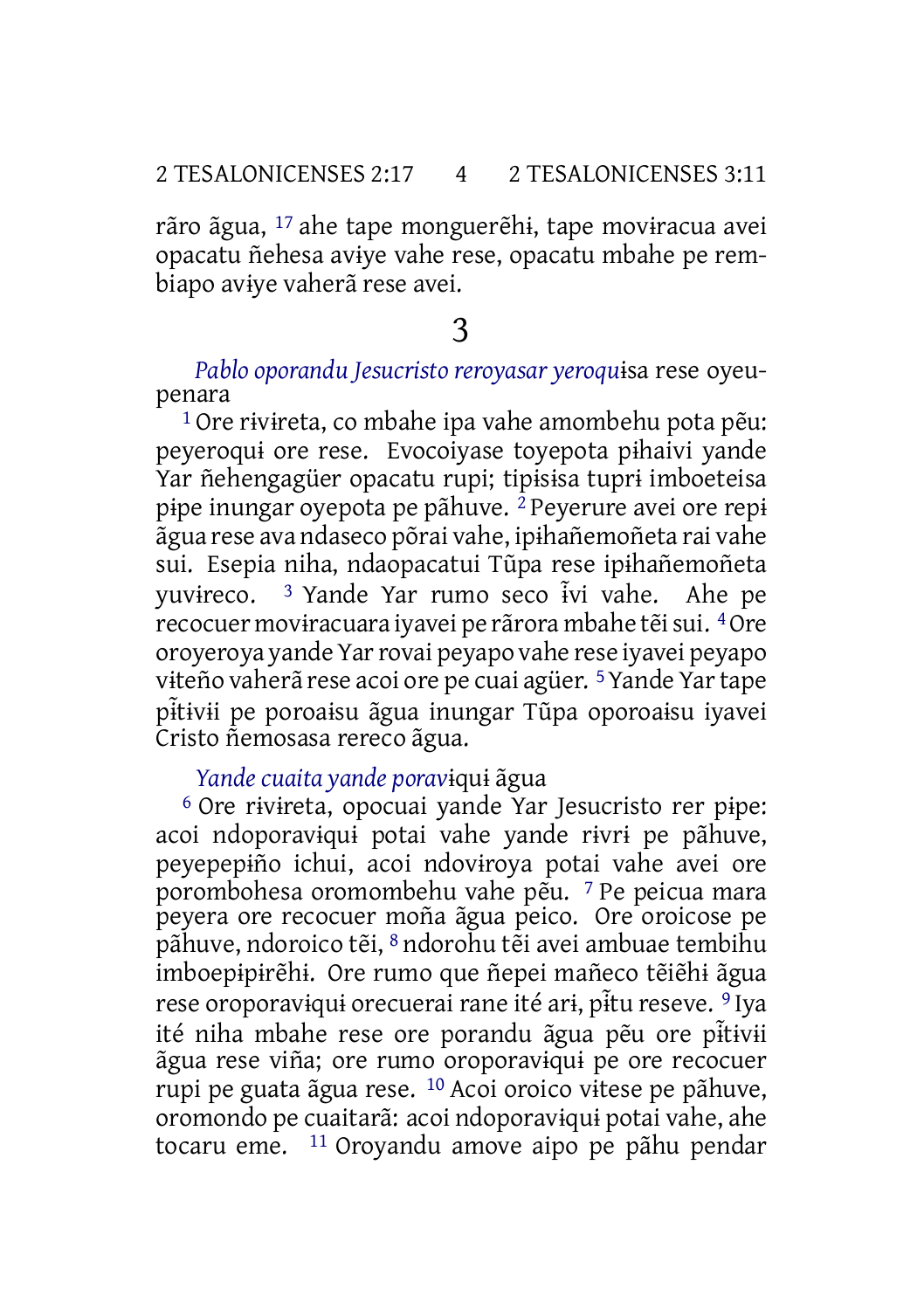yuvɨrecoiño tẽi ndoporavɨquɨi vahe. Evocoi omañeco tẽi ambuae ava recocuer. 12 Ore oromondo acoi ava upe mborocuaita yande Yar Jesucristo rer pɨpe: toporavɨquɨ güeco quiririsa pɨpe; ipɨpe sui yuvɨrecovera.

13 Ore rɨvɨreta, pecuerai eme mbahe avɨye vahe apo. 14Oimese ndovɨroyai vahe ore remimombehu co cuachiar pɨpe, peicua tuprɨ evocoi nungar. Peyemboya eme sese. Evocoiyase tochĩ ahe. 15 Pereco eme catu yamotarẽhɨsa chupe; iyacatu rumo pemboaracua catuñora inungar yande rɨvrɨ.

#### *Ñehesa ipa vahe*

16 Avɨye, yande Yar ae tombou güeco tuprɨsa pe reco tuprɨ ãgua pẽu arɨ yacatu rupi opacatu pe reco pɨpe. Tasecoi pe rese arɨ yacatu.

17 Che, Pablo, aicuachía co mahenduhasa che po pɨpe ité pẽu. Che rembicuachía icuaprɨ opacatu che cuachiar pɨpe. 18 Yande Yar Jesucristo tape rovasa opacatu yepi. Aipo rupive.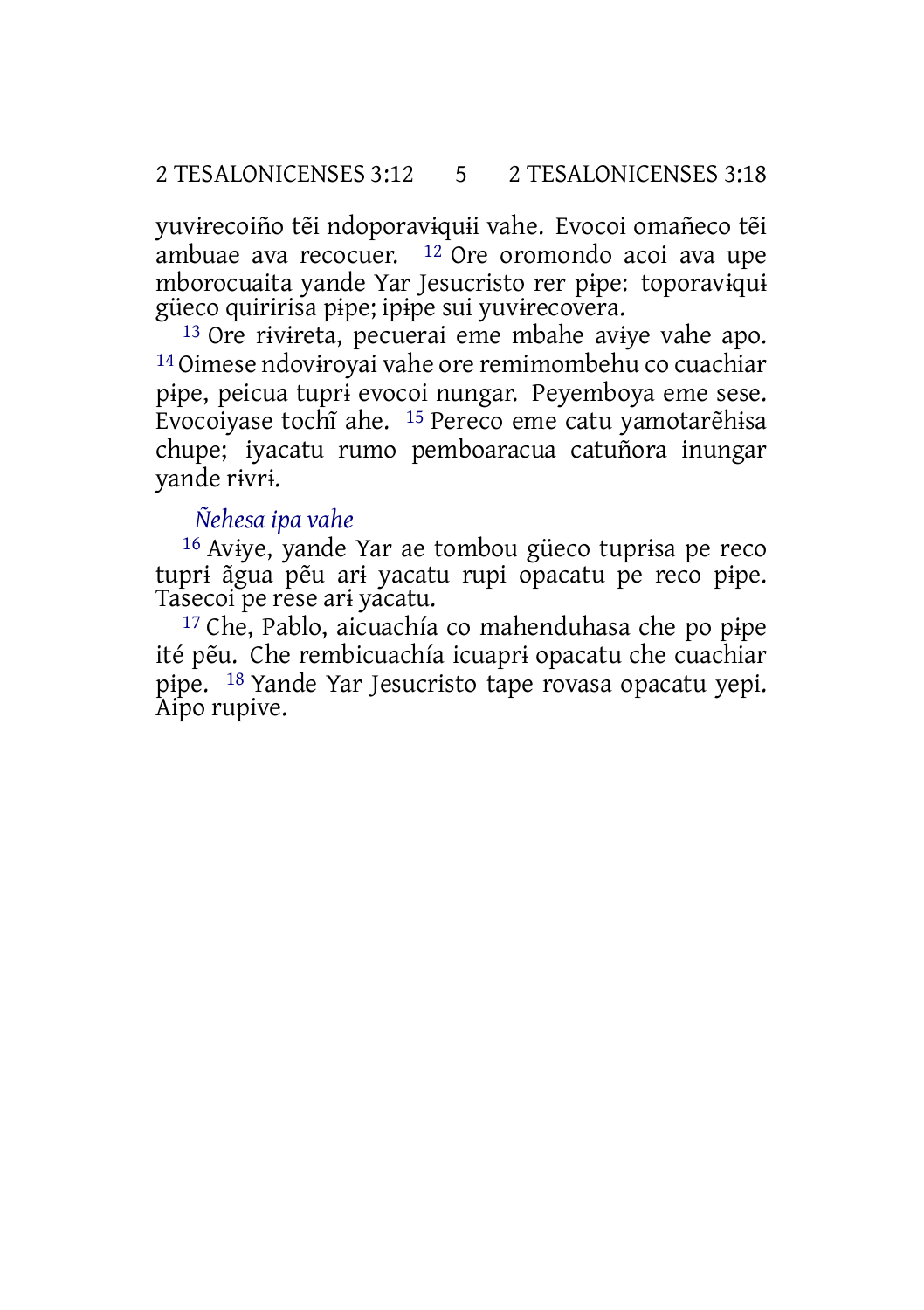6

# Tũpa Ñehengagüer

New Testament in Guarayu (BL:gyr:Guarayu) copyright © 2011 Wycliffe Bible Translators, Inc.

Language: Guarayu

Translation by: Wycliffe Bible Translators, Inc.

Guarayu [gyr], Bolivia

#### Copyright Information

© 2011, Wycliffe Bible Translators, Inc. All rights reserved.

This translation text is made available to you under the terms of the Creative [Commons](http://creativecommons.org/licenses/by-nc-nd/4.0/) License: [Attribution-Noncommercial-No](http://creativecommons.org/licenses/by-nc-nd/4.0/) Derivative Works. (http:// creativecommons.org/licenses/by-nc-nd/3.0/) In addition, you have permission to port the text to different file formats, as long as you do not change any of the text or punctuation of the Bible.

You may share, copy, distribute, transmit, and extract portions or quotations from this work, provided that you include the above copyright information:

You must give Attribution to the work.

You do not sell this work for a profit.

You do not make any derivative works that change any of the actual words or punctuation of the Scriptures.

Permissions beyond the scope of this license may be available if you contact us with your request.

The New Testament

in Guarayu

#### © 2011, Wycliffe Bible Translators, Inc. All rights reserved.

This translation is made available to you under the terms of the Creative Commons Attribution-Noncommercial-No Derivatives license 4.0.

You may share and redistribute this Bible translation or extracts from it in any format, provided that:

You include the above copyright and source information.

You do not sell this work for a profit.

You do not change any of the words or punctuation of the Scriptures. Pictures included with Scriptures and other documents on this site are licensed just for use with those Scriptures and documents. For other uses, please contact the respective copyright owners.

2014-04-25